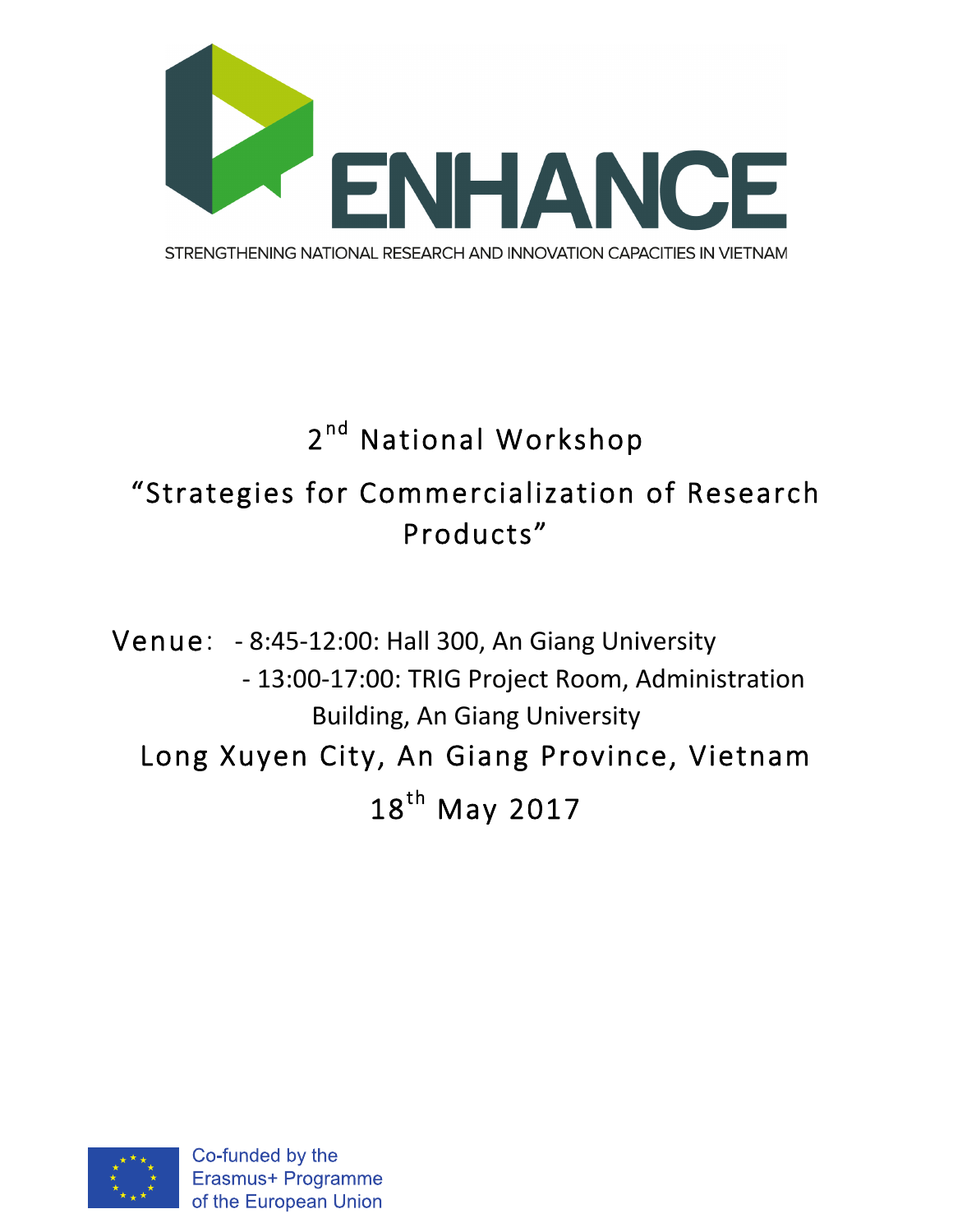

**TARGET:** The  $2^{nd}$  ENHANCE National Workshop will bring together managers, researchers and academics from partners and non-partners HEIs, Research Institutes, Science and Technology (S&T) authorities, representatives from the private sector and relevant stakeholders in Vietnam.

AIM: The main aim of the National Workshop is to strength the links between academia and industry fostering joint initiatives in the field of research and innovation.

As a result of this event, R&I Units at VIET HEIs should be able to identify how to improve their support services to research groups and engage with industry.

The Objective of the  $2^{nd}$  ENHANCE National Workshop is to foster a discussion on possible improvements of services, especially commercialization or research products, provided to research groups and industry by Research and Innovation (R&I) Units at VIET HEIs.

## EXPECTED RESULTS:

- Increased dialogue among HE community and industry and exchange of ideas in the field of research and innovation.
- Improvement of services provided for research groups and industry by R&I Units at VIET HEIs
- Relevant conclusion drafted after the National Workshop.